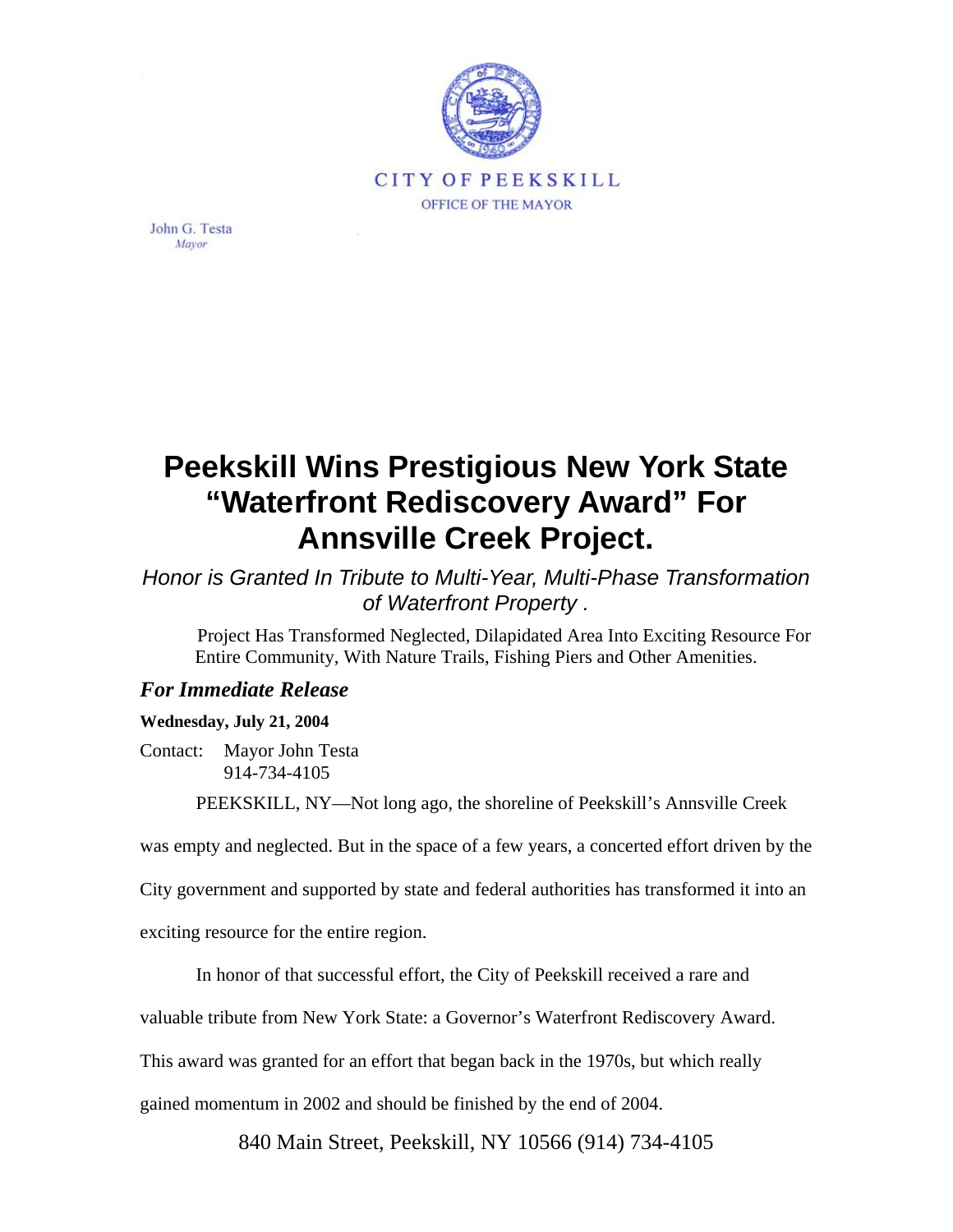"Peekskill is lucky to have some of the most beautiful and accessible riverfront property on the Hudson," says Mayor John Testa. "This award signals that a key portion of that riverfront will soon become more available and useful than ever before," he says.

Annsville Creek is an inlet on Peekskill's north side. In the 1970s, the banks of the creek were lined with dilapidated bungalows. These were demolished, and then the property remained vacant for decades. In 2002, Peekskill received a grant from the Greenway Conservancy and hired Stephan Yarabek of Hudson and Pacific Designs Inc. to create a master plan for the entire Annsville Preserve area.

Carefully designed to meet both the needs of the City and the financial realities involved in such a project, the master plan proposed a multi-phase effort that would proceed based on the availability of funds. As the projects proceeded, more and more of Annsville Creek's shoreline would become available and access to the Hudson itself would become greater through the creation of trails, a fishing pier and other assets.

"Many different people and organizations have helped make this project a success and made it possible for us to get this award," Mayor Testa says. Besides the Greenway Conservancy, organizations assisting in the transformation of Annsville Creek include the New York State Department of Environmental Conservation; Westchester County, working through CDBG grants; Metro North Railroad, the New York State Department of Transportation, the U.S. Army Corps of Engineers and the City of Peekskill itself.

While portions of the project have already been completed, work on major segments are still underway. These efforts will include the creation of a 70-foot handicapped-accessible fishing pier.

2